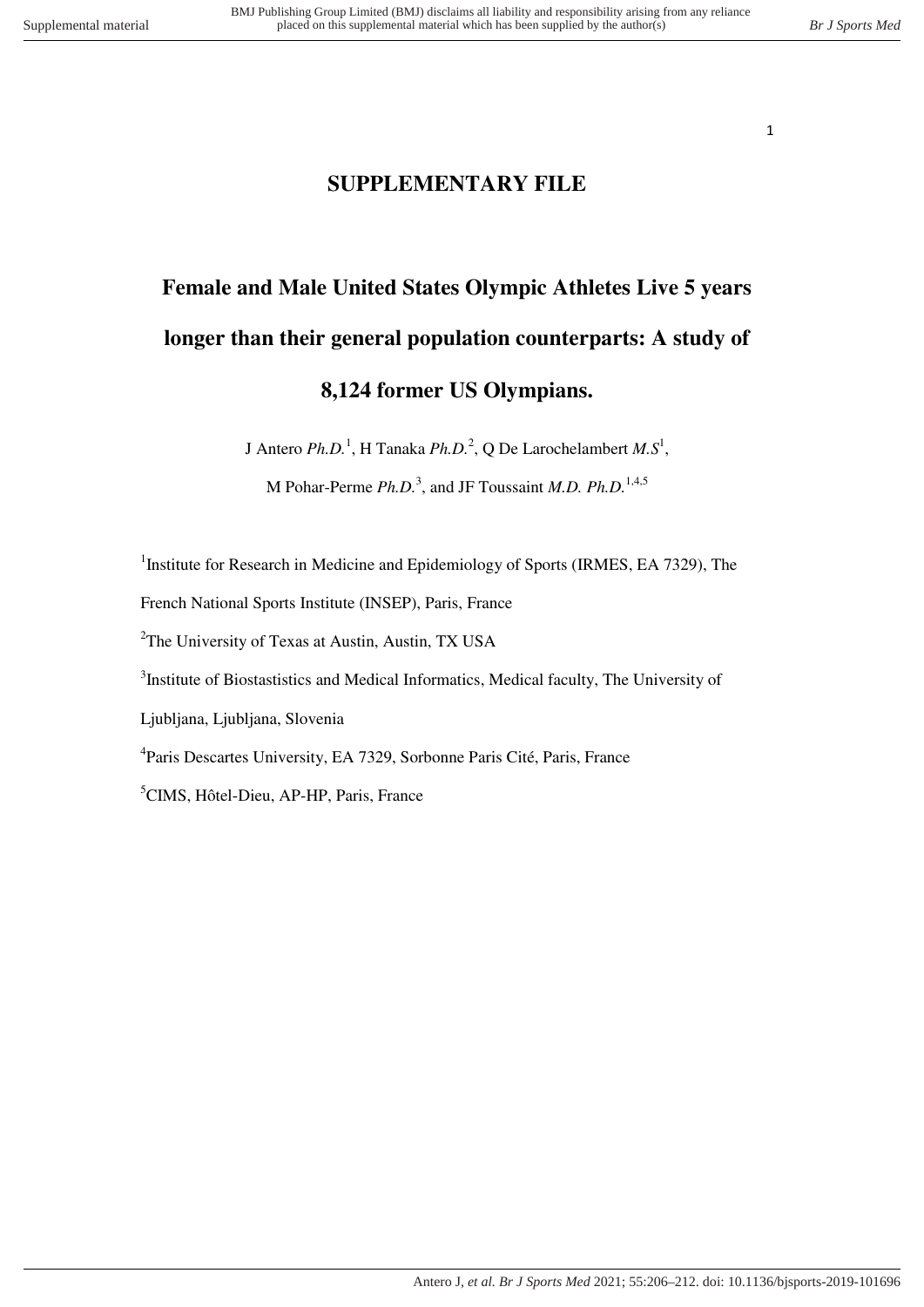### **TABLE OF CONTENTS**

<span id="page-1-0"></span>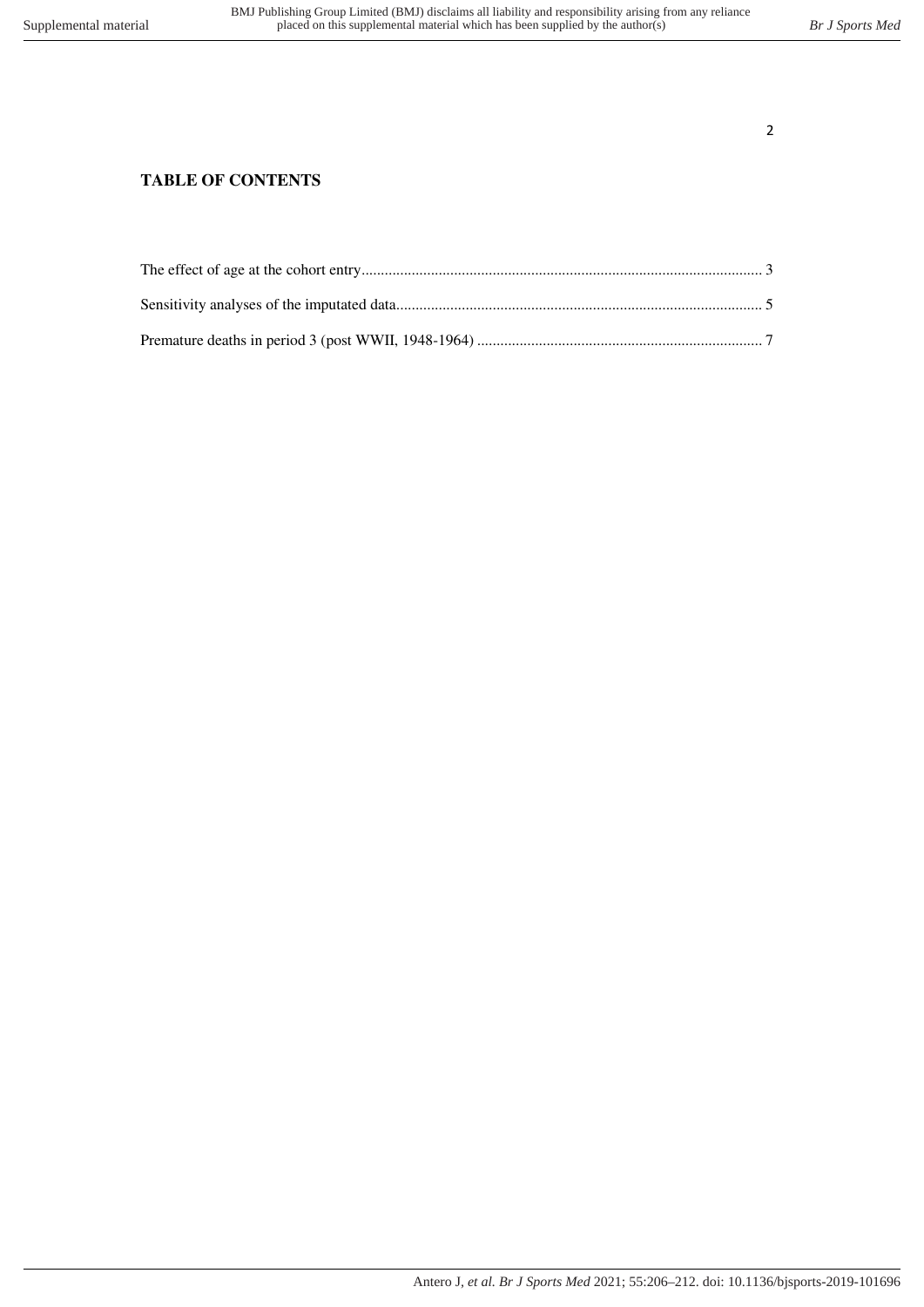#### **The effect of the age at the cohort' entry**

We assumed that at a certain age, all individuals have the same risk regardless of the age they competed in their first Olympiad. To test the effect of age at the cohort entry we analyzed the cumulative probability of death considering only individuals who had already been at Olympics by the age of 20, 25, 30, 35, 40 and 50 years (Figure S1).



**Figure S1:** Cumulative probability of death conditional to the age of first Olympic participation. A) From age 20 onwards. B) From age 25 onwards. C) From age 30 onwards. D) From age 35 onwards. E) From age 40 onwards. F) From age 50 onwards.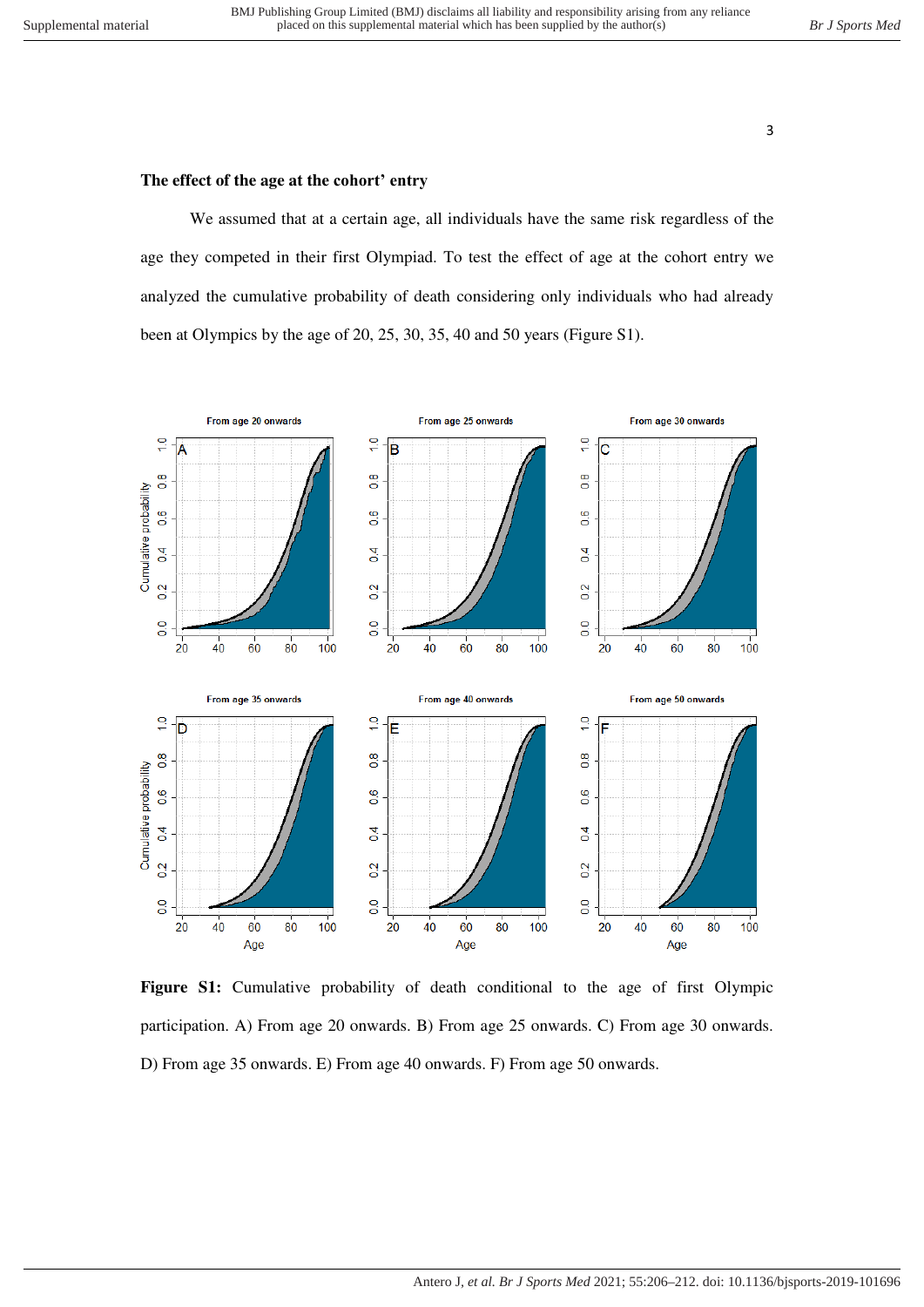The cumulative probability of death is similar for every group of age, with the exception of the youngest group (which is based on the smallest sample). There is little gain in the number of years saved before turning 40, since mortality in the general population is also low.

<span id="page-3-0"></span>With the age of the athletes as the time scale of interest, the cause of death analyses were performed conditional on athletes surviving to a certain age and excluding those who competed in the OG at a later age. The age of 35 was chosen, as this age represents the best concession between a loss of information (for athletes competing at older ages) and the longest follow-up.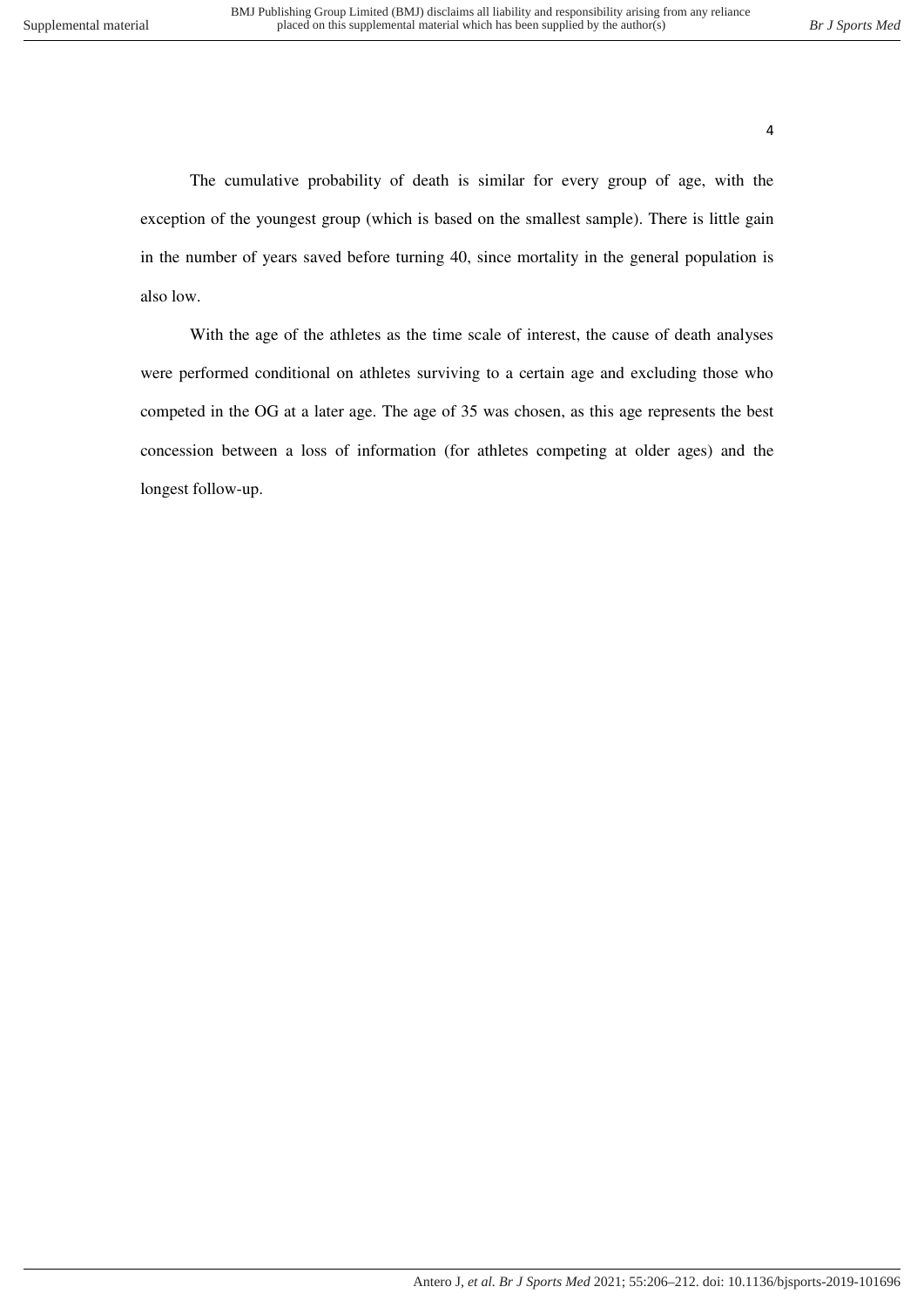#### **Sensitivity analyses of the imputated data**

The cumulative incidence of the different causes are represented after imputation in figure S2. All the 8 data sets built with imputed data for missing causes of deaths show similar cumulative incidences: all cumulative incidence curves are comprised in the 95% CI of the original data. This illustrates a high concordance and the robustness of the chosen imputation model.

In addition, the missing causes of death are not related with the causes itself. For the deaths occurring before 1979 (42%), data are missing due to the lack of official sources to confirm death certificates. For the missing identification of cause of deaths occurring after this period (58%), data are missing completely at random, mostly related to the communality of the athletes' names. We observed that the more unusual their names were, the easier their



identification in the NDI database.

**Figure S2:** The cumulative incidence of causes of deaths for each of the eight different datasets created after imputation (thin lines). The 95% CI (shaded areas) is based on the data before imputation.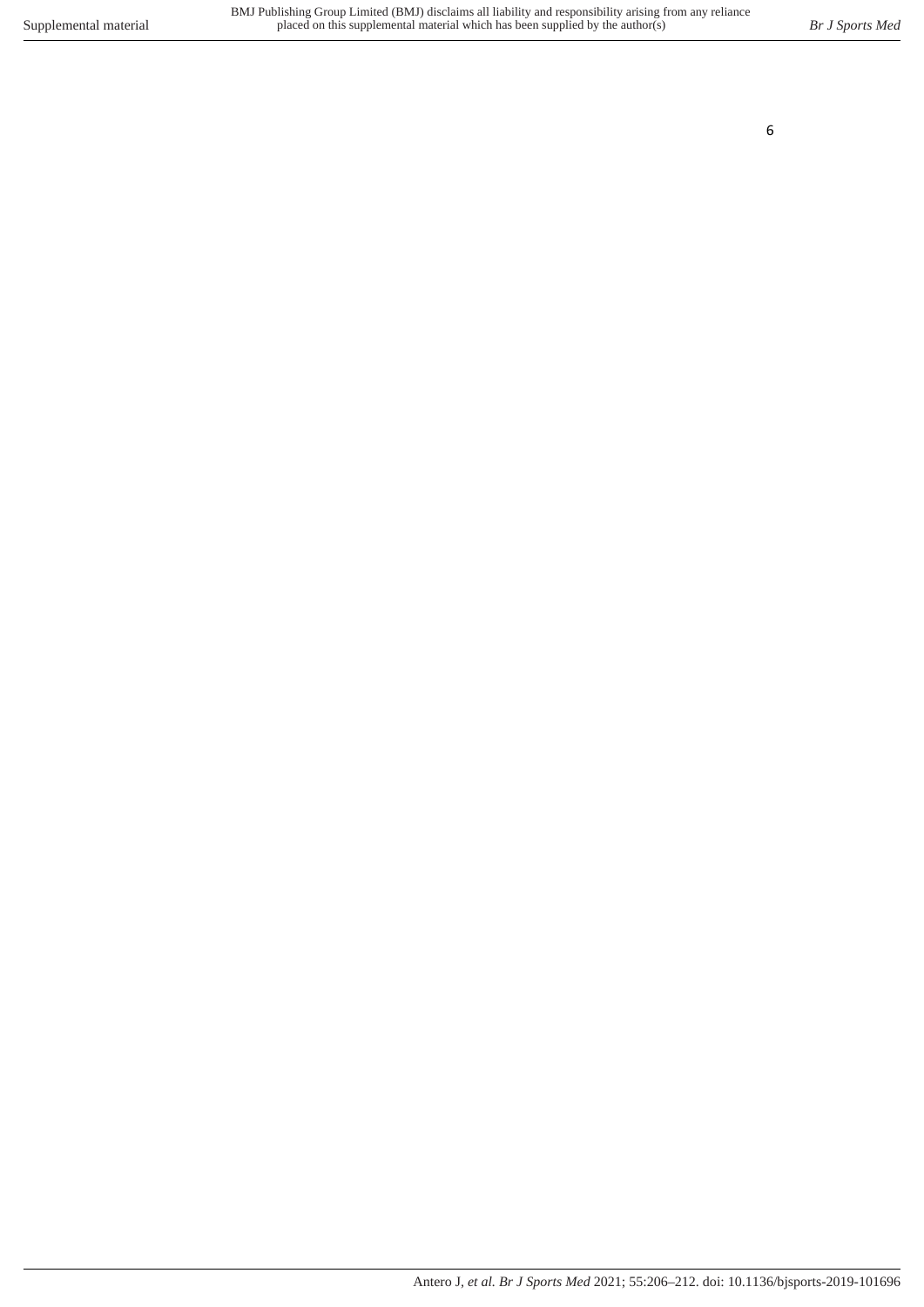#### **Premature deaths in the period 3 (post WWII, 1948-1964)**

We observed an unusual number of deaths among young Olympians during period 3, occurring simultaneously and related to external causes. All these deaths concerned Olympians who participated to the 1960's Games. The single reason for these deaths relates to a plane crash, killing the entire US figure skating team one year after their participation in the Games, as confirmed through public sources  $<sup>1</sup>$ .</sup>

The effect of such an incident in the years-saved analysis is illustrated in Figure S3.



**Figure S3:** Years-saved among US Olympians. A) Excluding all the athletes (n = 270) participating in the 1960 Olympic Games. B) All US Olympians (n= 8124).

We observed that the 95% CI is much narrower when excluding the 1960 Games, resulting in a total of 5.8 years-saved (5.5 to 6.3). This single accident affects the analyses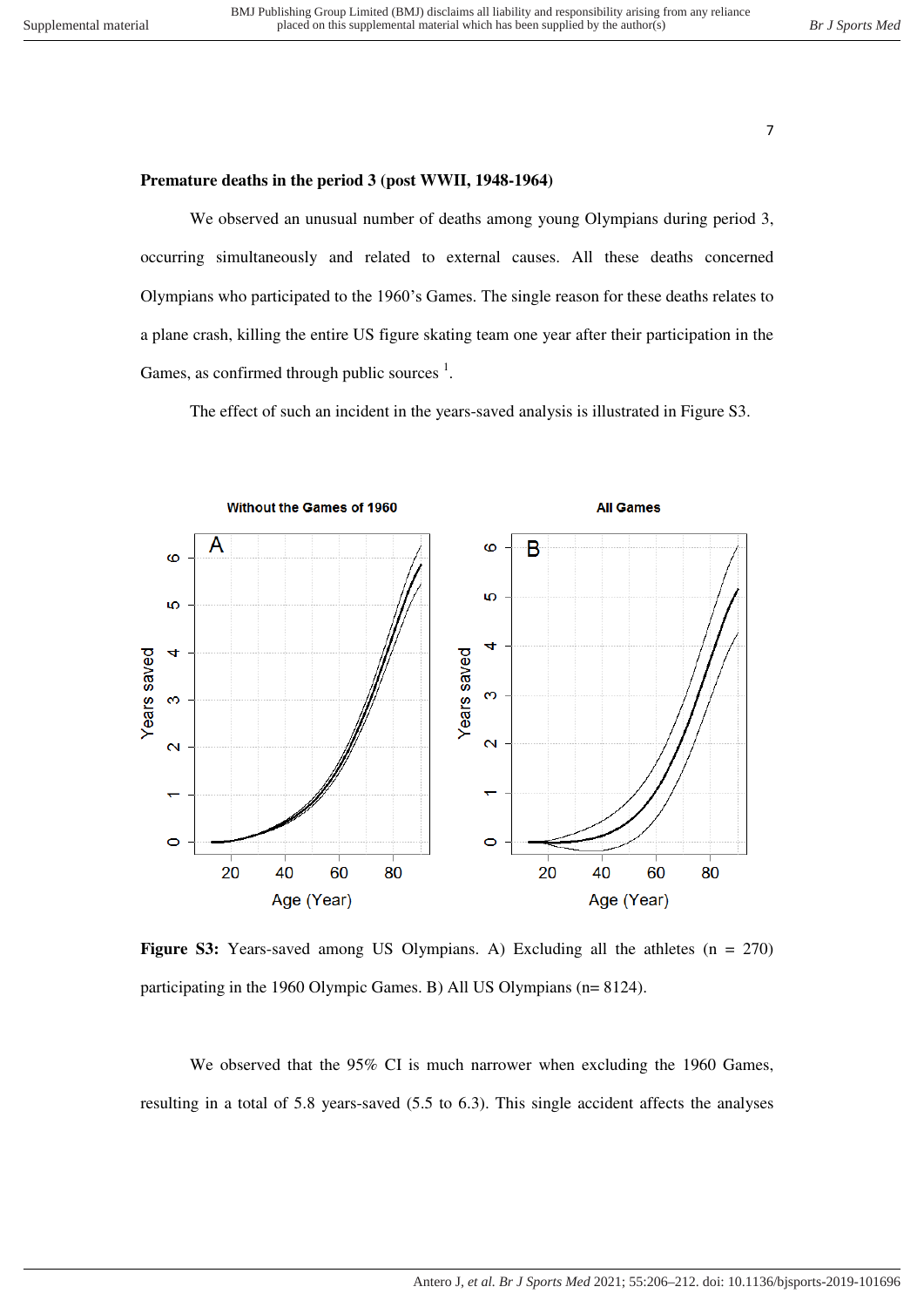because the athletes were very young (under 20 years old) and mostly women, for which the mortality rates in the general population are extremely low.

Acknowledging the atypicality of these deaths, we still could not exclude them as they were associated with the status of Olympian (they all were heading to a competition). Yet, the analysis of the causes was not affected by this incident, since it starts at 35 years old.